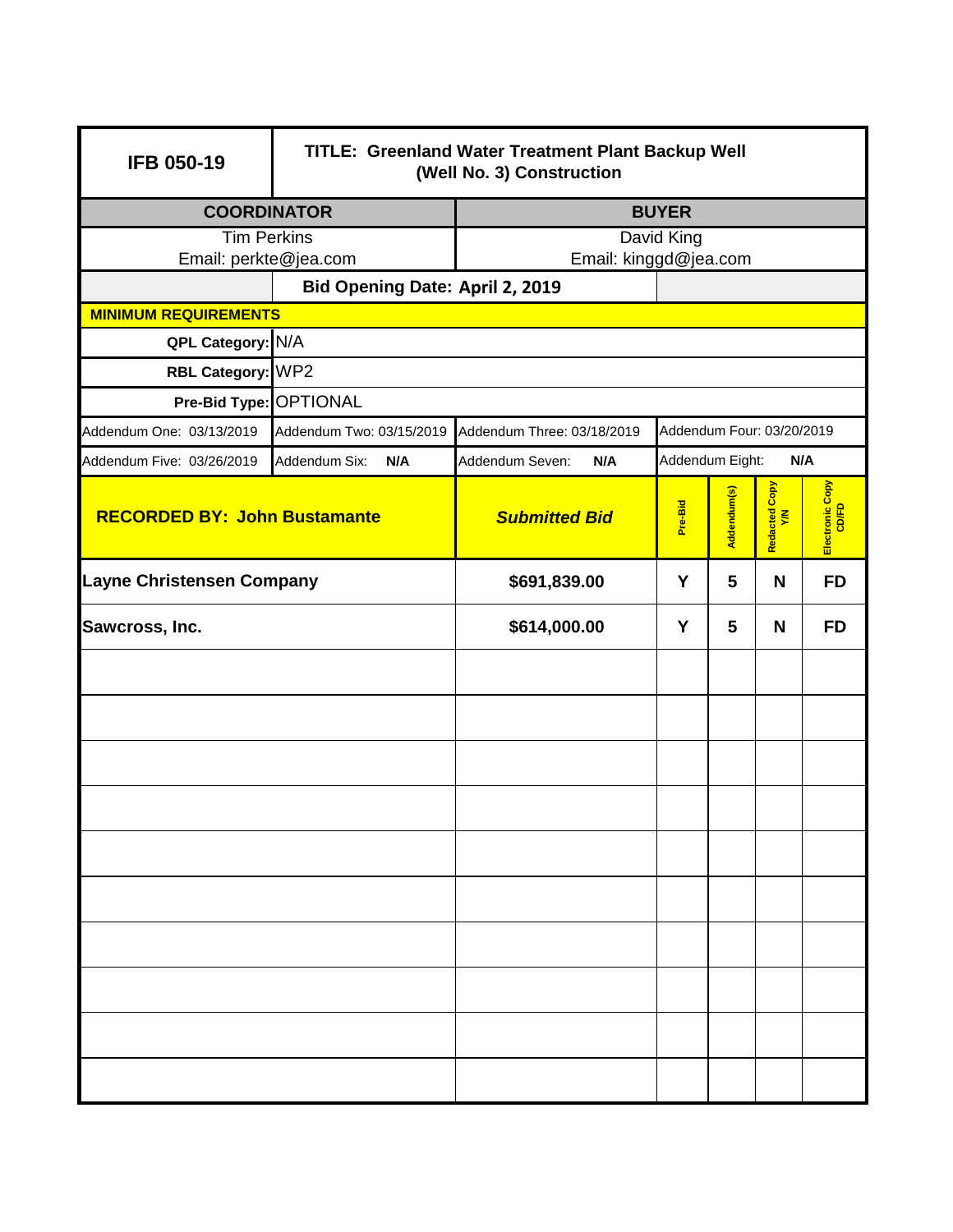| <b>ITN 051-19</b>                   | TITLE: Sand/Grit Channel Cleaning and Hauling Service at<br><b>Buckman Water Reclamation Facility (WRF)</b> |                                                     |         |                |                     |                          |  |
|-------------------------------------|-------------------------------------------------------------------------------------------------------------|-----------------------------------------------------|---------|----------------|---------------------|--------------------------|--|
| <b>COORDINATOR</b>                  |                                                                                                             | <b>BUYER</b>                                        |         |                |                     |                          |  |
| <b>Michael Durrett</b>              |                                                                                                             | Rodney Lovgren                                      |         |                |                     |                          |  |
| Email: durrme@jea.com               |                                                                                                             | Email: lovgrd@jea.com                               |         |                |                     |                          |  |
|                                     | Bid Opening Date: April 2, 2019                                                                             |                                                     |         |                |                     |                          |  |
| <b>MINIMUM REQUIREMENTS</b>         |                                                                                                             |                                                     |         |                |                     |                          |  |
|                                     | QPL Category: N/A                                                                                           |                                                     |         |                |                     |                          |  |
| RPL Category: N/A                   |                                                                                                             |                                                     |         |                |                     |                          |  |
|                                     | Pre-Bid Type: OPTIONAL<br>Addendum Four: N/A                                                                |                                                     |         |                |                     |                          |  |
| Addendum One: 03/21/2019            |                                                                                                             | Addendum Two: 03/27/2019 Addendum Three: 03/28/2019 |         |                |                     |                          |  |
| <b>RECORDED BY: John Bustamante</b> |                                                                                                             | <b>Submitted Bid</b>                                | Pre-Bid | Addendum(s)    | Redacted Copy<br>YM | Electronic Copy<br>CD/FD |  |
| <b>Hydro International</b>          |                                                                                                             | <b>RECEIVED</b>                                     | N       | $\overline{2}$ | N                   | <b>FD</b>                |  |
| <b>Universal Service, Inc.</b>      |                                                                                                             | <b>RECEIVED</b>                                     | Y       | 3              | N                   | <b>FD</b>                |  |
| <b>U.S. Submergent Technologies</b> |                                                                                                             | <b>RECEIVED</b>                                     | Y       | 3              | N                   | <b>FD</b>                |  |
|                                     |                                                                                                             |                                                     |         |                |                     |                          |  |
|                                     |                                                                                                             |                                                     |         |                |                     |                          |  |
|                                     |                                                                                                             |                                                     |         |                |                     |                          |  |
|                                     |                                                                                                             |                                                     |         |                |                     |                          |  |
|                                     |                                                                                                             |                                                     |         |                |                     |                          |  |
|                                     |                                                                                                             |                                                     |         |                |                     |                          |  |
|                                     |                                                                                                             |                                                     |         |                |                     |                          |  |
|                                     |                                                                                                             |                                                     |         |                |                     |                          |  |
|                                     |                                                                                                             |                                                     |         |                |                     |                          |  |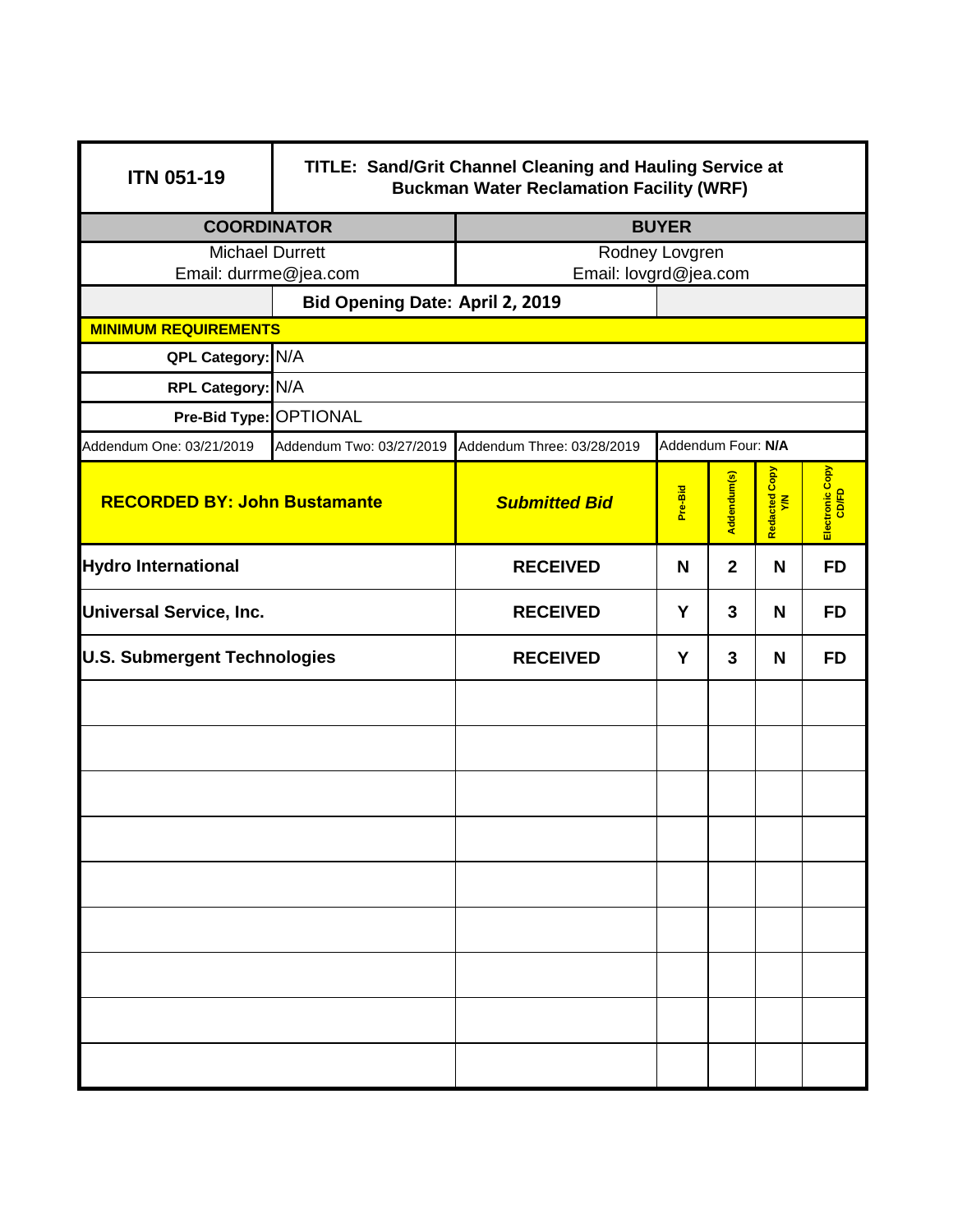| <b>TABULATION FORM</b>         |                                                                                                     |                                                   |                                                              |           |  |
|--------------------------------|-----------------------------------------------------------------------------------------------------|---------------------------------------------------|--------------------------------------------------------------|-----------|--|
| Type and Number: RFP 066-19    | TITLE: Engineering Services for the 69kV Circuit 679 Underground Reconductor                        |                                                   |                                                              |           |  |
| Opening Date: 4/2/19           | RBL/QPL Cat: N/A                                                                                    | JSEB: Optional<br>SAFETY: No<br>ADV: 3/4/19       |                                                              |           |  |
| Pre-Meeting Date: 3/20/19      | Pre-Meeting Mandatory or Optional:                                                                  | Category Manager: Lisa Pleasants - pleall@jea.com |                                                              |           |  |
| Pre-Meeting Time: 2:30 p.m.    | <b>MANDATORY</b>                                                                                    | Buyer: Rodney Lovgren - lovgrd@jea.com            |                                                              |           |  |
|                                | Location: JEA Customer Center, 1st Floor, Room 002, 21 W. Church Street.,<br>Jacksonville, FL 32202 |                                                   | Coordinator: Jason Rinehart - rineja@jea.com                 |           |  |
|                                | Teleconference: N/A                                                                                 |                                                   | <b>Award Date:</b>                                           |           |  |
| Adden 1: 3/15/19               | Adden 2: 3/21/19                                                                                    | Adden 3: 3/27/19                                  | Adden 4: 3/28/19                                             | Adden 5:  |  |
| Adden 6:                       | Adden 7:                                                                                            | Adden 8:                                          | Adden 9:                                                     | Adden 10: |  |
| <b>COMPANY NAME</b>            | <b>SUBMITTED BID</b>                                                                                | <b>PRE-MEETING</b><br><b>ATTENDANCE</b>           | <b>ADDENDUM</b><br><b>ELECTRONIC VERSION</b><br>ACKNOWLEDGED |           |  |
| Mott MacDonald Florida, LLC    | Received                                                                                            | Υ                                                 | 4                                                            | CD        |  |
| <b>Electric Power Systems</b>  | Received                                                                                            | Υ                                                 | 4                                                            | FD        |  |
| Fred Wilson & Associates, Inc. | Received                                                                                            | Υ                                                 | 4                                                            | FD        |  |
|                                |                                                                                                     |                                                   |                                                              |           |  |
|                                |                                                                                                     |                                                   |                                                              |           |  |
|                                |                                                                                                     |                                                   |                                                              |           |  |
|                                |                                                                                                     |                                                   |                                                              |           |  |
|                                |                                                                                                     |                                                   |                                                              |           |  |
|                                |                                                                                                     |                                                   |                                                              |           |  |
|                                |                                                                                                     |                                                   |                                                              |           |  |
|                                |                                                                                                     |                                                   |                                                              |           |  |
|                                |                                                                                                     |                                                   |                                                              |           |  |
|                                |                                                                                                     |                                                   |                                                              |           |  |
|                                |                                                                                                     |                                                   |                                                              |           |  |
|                                |                                                                                                     |                                                   |                                                              |           |  |
|                                |                                                                                                     |                                                   |                                                              |           |  |